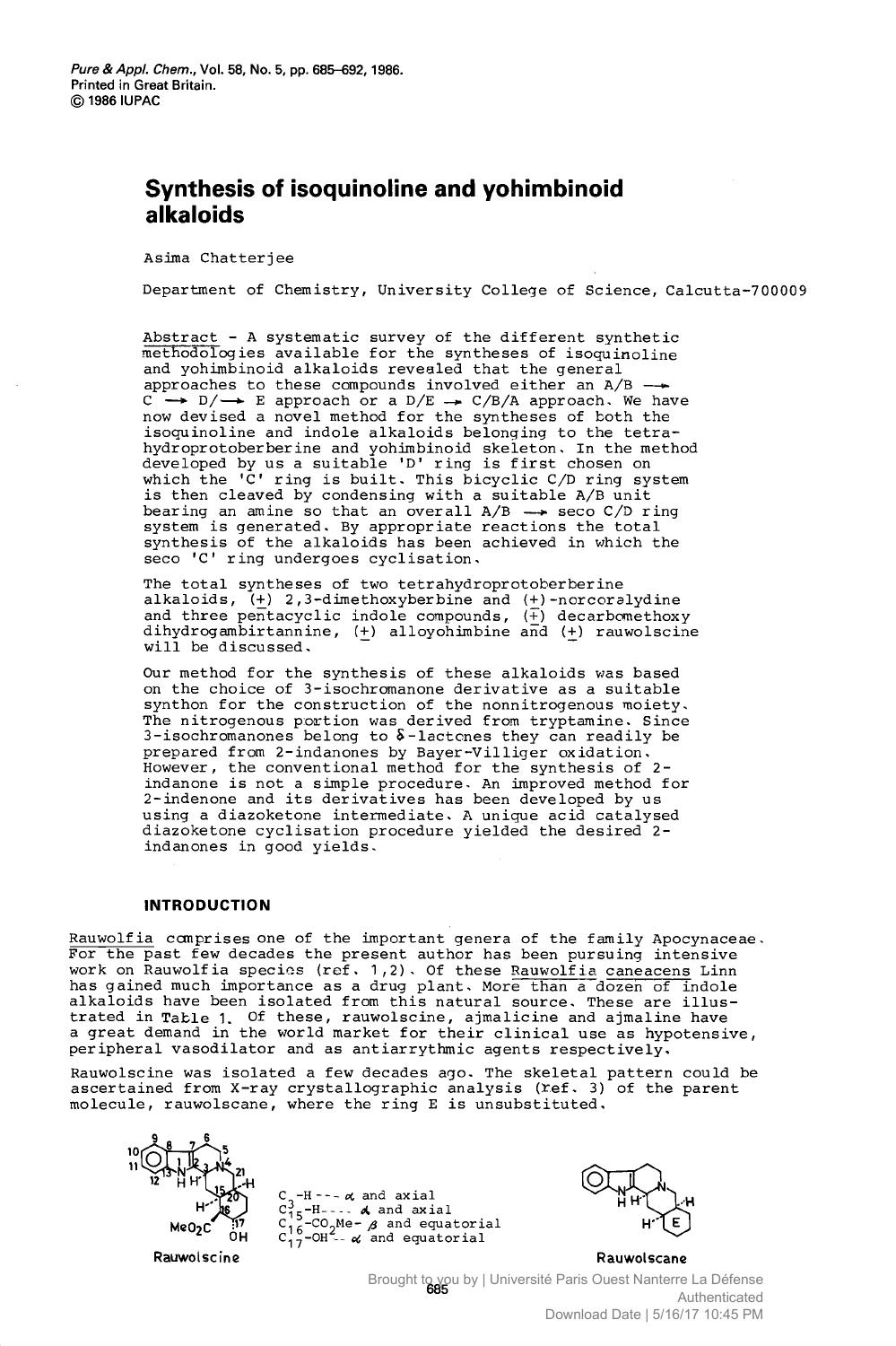Table 1. Major indole alkaloids isolated from Rauwolfia caneacens Linn.



Serpentine<br>C<sub>21</sub>H<sub>20</sub>O<sub>3</sub>N<sub>2</sub>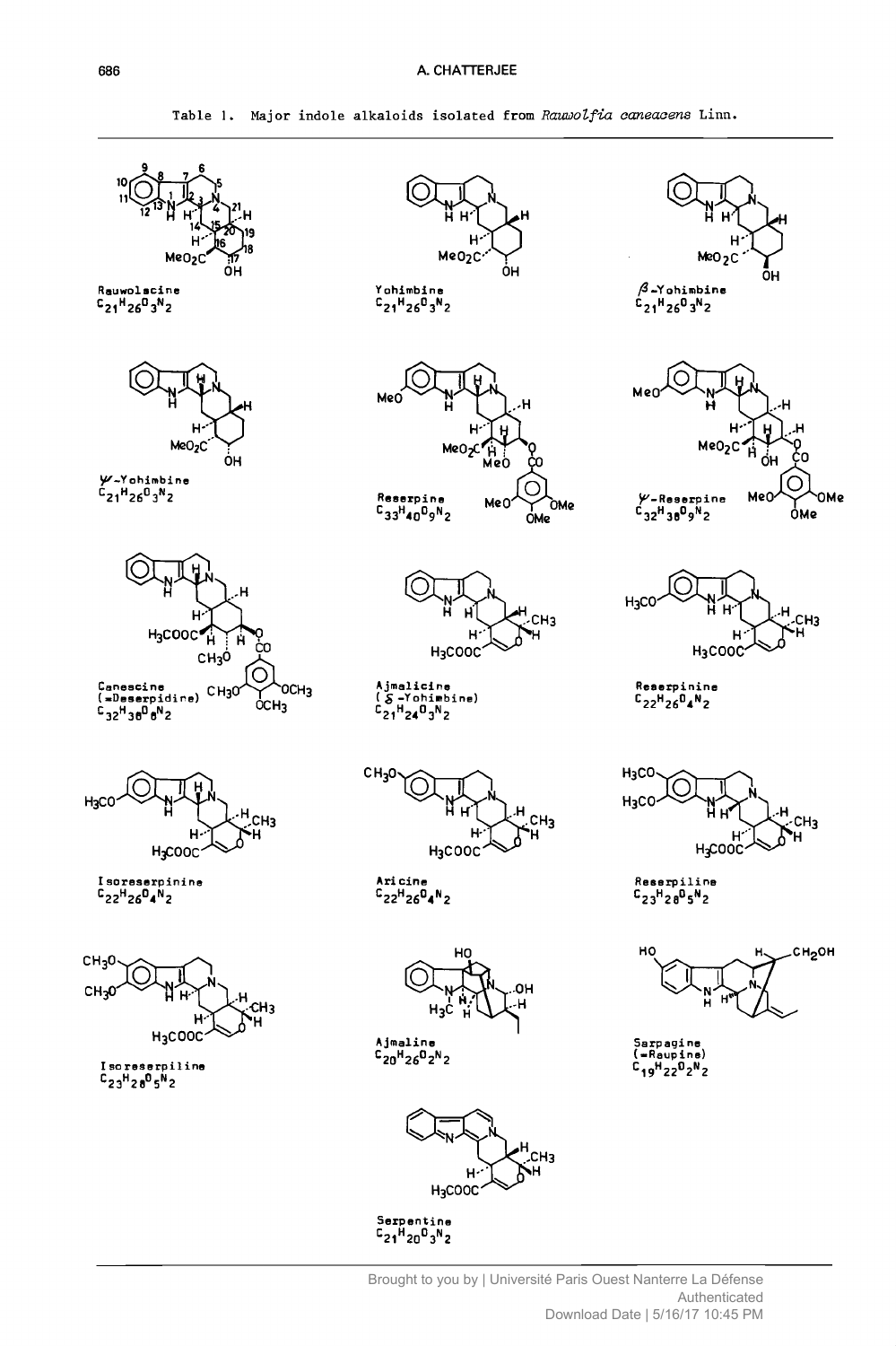The exact location of the hydroxyl and carbomethoxyl functionalities in ring E was settled from the following sequence of reactions.



The synthetic strategy developed for the synthesis of (+) rauwolscine in our laboratory will be discussed. The key compound selected for the purpose was 17-oxoalloyohimbane. This one regiospecific functionalisation at C<sub>16</sub>-<br>with-CO<sub>2</sub>Me followed by stereospecific reduction of the C<sub>17</sub>-ketone to the<br>G -hydroxyl would allow the completion of the C<sub>17</sub>-epimer of rauwol This alkaloid on base catalysed epimerisation would furnish (+) rauwolscine. The synthesis of the key compound i.e. 17-oxoalloyohimbane thereby is a crucial one. Efforts have been made to construct this pentacyclic ring system and have proved successful.

Among the methods developed in recent years mention may be made, on Professor I. Ninomiya's novel procedure for the synthesis of pentacyclic indole alkaloid (ref. 4) of the yohimbinoid series. The procedure is simple. It involves an enamide photocyclisation via six  $\pi$  electron conrotatory cyclisation to give a trans cyclic intermediate (B). The photocyclised product would be obtained from (B) depending upon the reaction condition, either oxidative or nonoxidative. An interesting example of Ninomya's method illustrated in the synthesis of yohimbane, epiyohimbane and alloyohimbane from harmalane is cited herein: Harmalane was acetylated using 1-cyclohexene-1-carbonyl chloride to yield the enamide. It was irradiated with a low pressure Hg- lamp at room temperature under nonoxidative conditions to yield the dehydrolactam (C). This photocyclisation can be explained to occur via an electrocyclic reaction in a conrotatory manner. This leads to the intermediate (A) which on\* 1, 5 suprafacial shift of hydrogen generates the lactam (B). On keeping in solution it readily changed to the dehydrolactam (C). Successive reduction of the lactam with LAH and NaBH, furnished (+) yohimbane and (+) alloyohim $\cdot$ bane in 3:2 ratio. However, catalytic hydrogenation with PtO<sub>2</sub>/H<sub>2</sub> of th lactam followed by reduction with LAH afforded yohimbane, eplyoflimbane and alloyohimbane in 2:1 ratio (racemic).

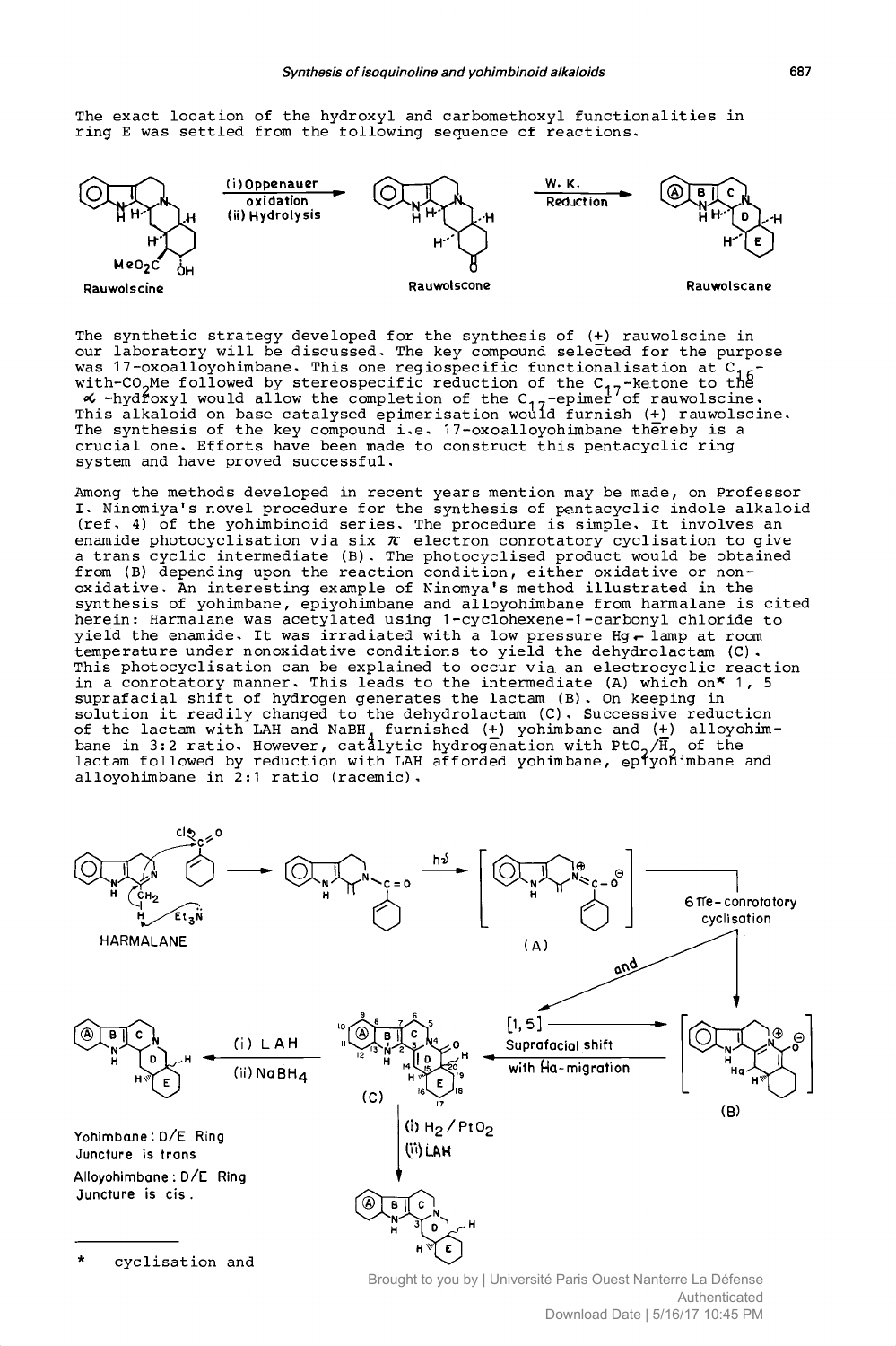Using the same sequence of reactions didehydroyohimbone (or didehydroallovohimbone) was also synthesised from harmalane (ref. 4).



A novel method developed in our laboratory for the synthesis of (+) rauwolscine will now be elaborated.

SYNTHESIS OF (±) RAUWOLSCINE



In this context it deserves mention that several approaches have been made to build up the pentacyclic skeleton of the indolic base to which rauwolscine belongs. Synthetic procedures developed so far require a lot of ingenuity and skill to construct the actual molecular frame work with the desired chirality at the assymetric centres. Starting from tryptamine which provides A & B ring system rauwolscane<br>could be prepared. Kametani, Kaziwaro and Fukumoto group (ref. 5) have developed a new synthetic methodology based on thermal cyclisation. The formation of the gross skeleton of E-hexadehydroyohimbine could be explained from the



alkaloid of Rauwolfia species

Brought to you by | Université Paris Ouest Nanterre La Défense Authenticated Download Date | 5/16/17 10:45 PM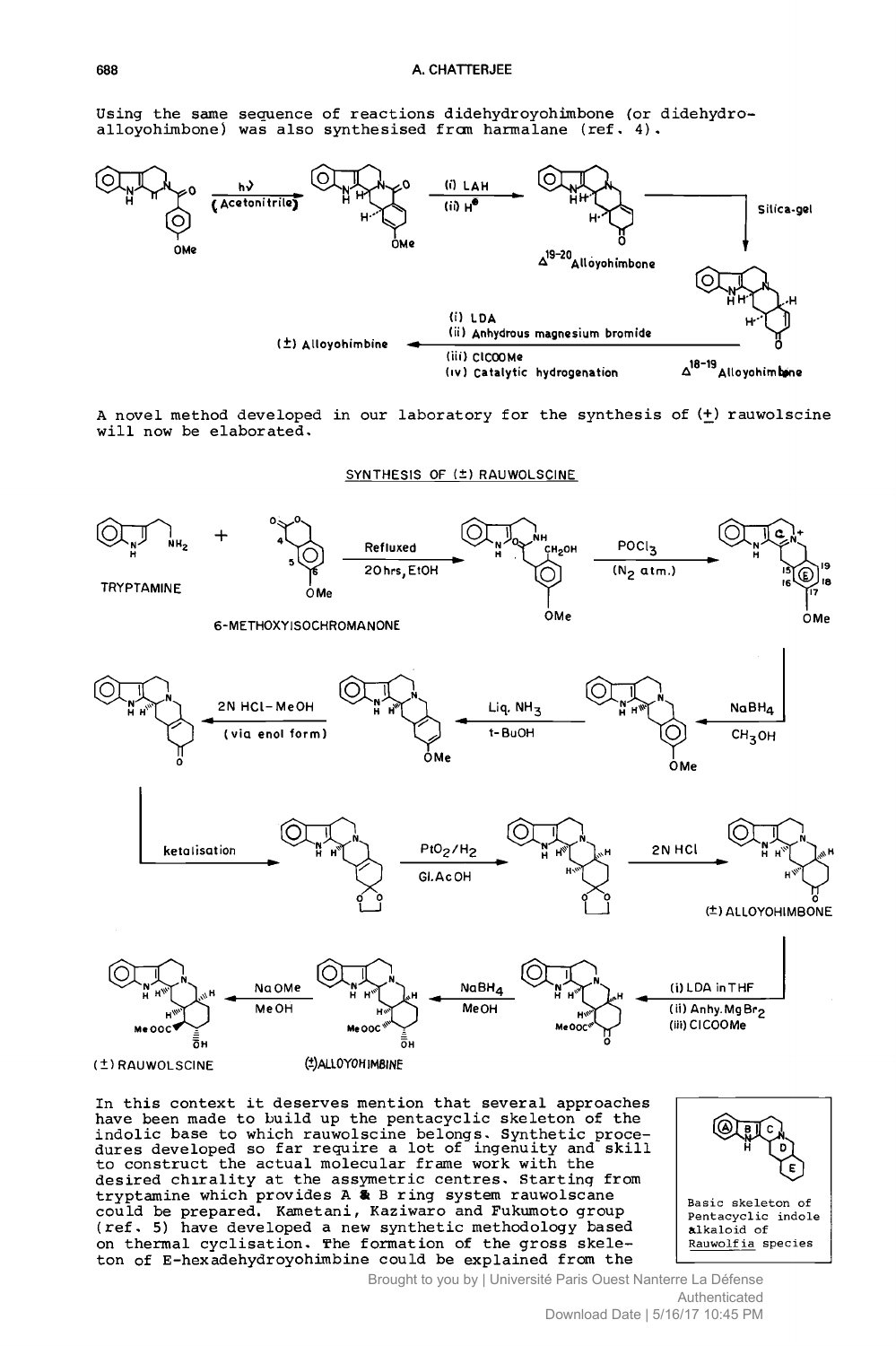sequence of reactions as methioned below: Tryptamine and 1-carboxybenzocyclobutene were subjected to Bischler-Napieralski reaction. A<sup>3-</sup>dehydroharman<br>derivative on thermal cycloaddition produced a quaternary base opening in a conrotatory fashion to generate the orthoquinodimethide species.



C and D ring have been generated through a sequence of reactions with hexahydrohomophthalic anhydride.

Hexahydrohomophthalic anhydride

It then underwent the Diels-Alder type cyclisation. The pentacyclic indole on reduction with NaBH<sub>4</sub> generated the pentacyclic indole skeleton having a tetrahydro-  $\beta$  -carboline miety as the nitrogenous unit.

It deserves mention in this connection that an elegant synthesis of alloyohimbone has been described in Manske's Book (Vol. VIII) (ref. 6) on Alkaloids Chemistry and Pharmacology. While going through the original literature it came to our notice that the paper which Manske has referred to describes the synthesis of the 18-oxoanalcgue reported by Naito and his collaborator. Erroneously this compound has been referred to as the 17oxoderivative. This created further interest to study the total synthesis of rauwolscine. Our strategy for this synthesis was based on the choice of a suitable synthon, viz. 6-methoxy-3-isochromanone, for the construction of the non-nitrogenous moiety, the nitrogenous moiety being developed from tryptamine.

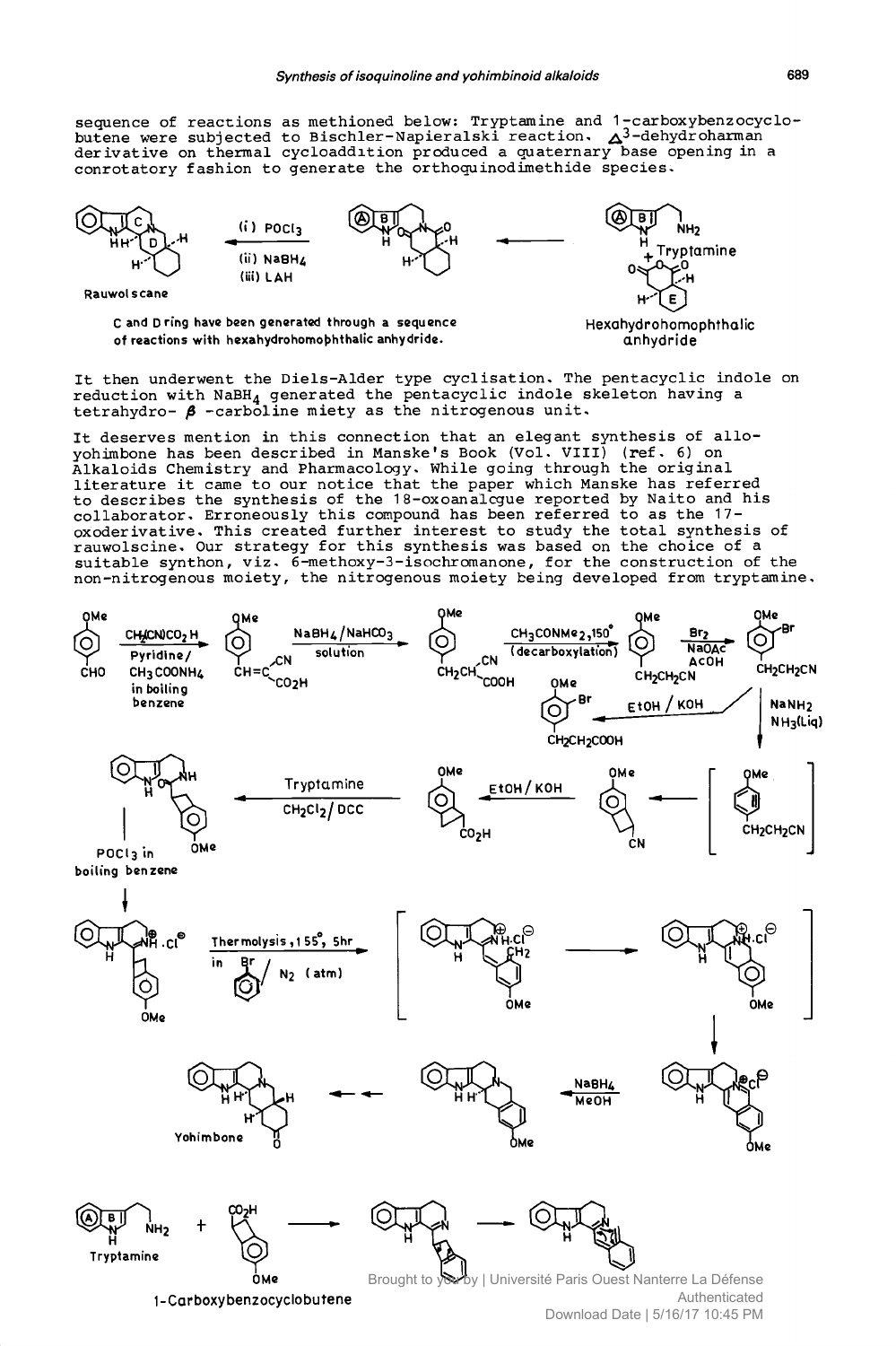Prior to the discussion on the condensation of tryptamine with 6—methoxy-3-isochromanone and the subsequent reactions culminating in the synthesis of (±) rauwolscine it would be necessary to describe the synthesis of 6 methoxy-3-isochromanone

Of the various approaches for the synthesis of pentacyclic indolic base of the yohimbinoid series 3-isochromanone derivatives constitute one of the important and potential synthons. The use of this compound offers a brilliant feasibility of constructing rings C and D of the yohimbinoids practically in one pot experiment.



Ring E-hexadehydroyohimbane

The usual method for the construction of the 3-isochromanone system calls for the utilisation of a boron complex. This lactone (3-isochromanone) could be prepared through the cyclisation with boronic acids (ref. 7).



This method has certain limitations. If the phenyl nucleus lacks reactivity failing to steer the hydroxymethyl group in the desired<br>position the method will not prove successful. Since this method possesses practical problems, the synthesis of 3-isochromanone systems which are essentially  $\delta$  -lactone derivatives could be elegantly solved by using a more direc approach.

As mentioned earlier 3-isochromanone and its derivatives belong to a  $\zeta$  -lactone system. They can readily be prepared by Bayer-Villiger oxidation of a suitable ketone.

Bayer-Villiger oxidation of 1-indanones has been utilised for the synthesis of oxygen heterocycles viz. coumarins. However, the synthesis of properly substituted 2-indanone always possesses a difficult task. The usual method for this is the conversion of the corresponding 1-indanone derivative to 2-indanone. An improved method has been devaloped by us via a unique diazoketone cyclisation using TFA (ref. 8). This intermediate diazoketone has been obtained from the appropriate phenyl acetic acid through a sequence of reactions discussed in the sequel:



6 -M ethoxy-3-isoc brom ano ne

Tryptamine was made to react with 6—methoxy-3—isochromanone to generate the rings C&E of the corresponding pentacyclic base. The hydroxyamide on<br>his political function the contextal a higher pitcher with double cyclisation with POC13 furnished the pentacyclic skeleton with the formation of the imminium species. Sodium borohydride reduction of the corresponding enamine produced ring E-hexadehydroyohimbine.

On Birch reduction with Na/Liq. ammonia in t-BuOH followed by hydrolysis at room temperature 15,20-dehydro-17-ketoyohimbane. This was subjected to ketalization. The ketal on reduction with Adams catalyst in glacial acetic acid followed by hydrolysis afforded alloyohimbone (17-oxoalloyohimbone). The desired chirality at C<sub>3</sub>, C<sub>15</sub> & C<sub>20</sub> could be achieved. Regioselective functionalisation i.e. incorporation of carbomethoxyl at C<sub>16</sub> would culminate Brought to you by | Université Paris Ouest Nanterre La Défense

3—Iso chromanon e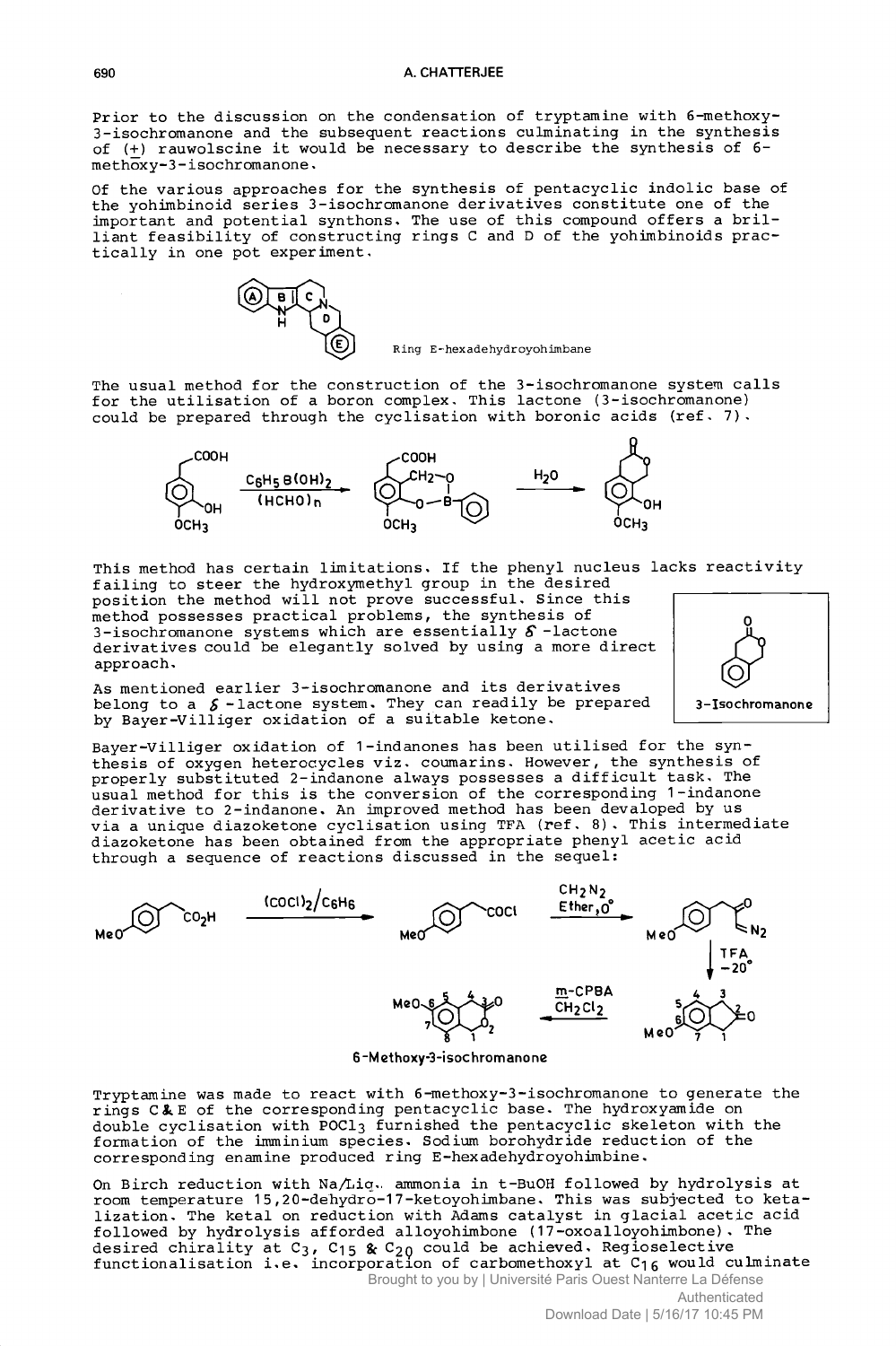in the synthesis of 16-carbomethoxy rauwolscone. The procedure developed by van Tamelen for the insertion of  $-CO_2$ Me at  $C_{16}$  in a stereospecific manner in yohimbone did not prove successful in alloyohimbone. Thereby an alternative approach through metallation reaction had to be made for the purpose. Alloyohimbone with LDA in THF at low temperature under conditions of kinetic control formed the lithium enolate ( $ref, 9)$ . In situ it was converted to magnesium enolate with anhydrous magnesium bromide. On subsequent treatment with methylchloroformate regioselective functionalisation (axial) could be accomplished resulting in the synthesis of (+) alloyohimbinone in 60% yield purified by chromatography. Model experiments demonstrated that incorporated, carbomethoxyl at  $C_{16}$  having axial orientation would be favoured. Base catalysed epimerisation with NaOH/MeOH followed by catalytic reduction completed the synthesis of (+) rauwolscine.

Following the same methodology (+) decarbomethoxy dihydrogambirtannine has been synthesized. The appropriate 3-isochromanone on ref luxing with tryptamine in ethanol gave a hydroxyamide which was further cyclised and reduced with sodium borohydride to generate the desired base,  $(\frac{1}{r})$  decarbomethoxy dihydrogambirtannine in 30% yield (ref. 10).

Synthesis of (+)-Decarbomethoxy Dihydrogambirtannine



So far as the synthesis of  $(+)$  2,3-dimethoxyberbine and (+) norcoralydine is concerned the strategy was to prepare an appropriate 3-isochromanone 'derivative. This method offered a feasibility of constructing B and C rings practically in one pot experiment.

The starting material for the synthesis of (+) 2, 3-dimethoxy berbine was readily available 2-indanone. The latter was converted to the láctone by Bayer-Villiger oxidation with meta-chloroperbenzoic acid. The lactone when condensed with **Electron** Conductor 2-(3',4'-dimethoxy phenyl) -ethyl amine in ethanol under

refluxing condition afforded a hydroxyamide. The hydroxyamide was then cyclised to the desired base, ( $\underline{+}$ ) 2,3-dimethoxy berbine by treatment with phosphorous oxychloride in dry benzene followed by reduction with sodium borohydride. The free base was an oil and its hydrochloride derivative was isolated in 30% yield (Ref. 10).

$$
\underline{\text{Synthesis of (+) 2,3-Dimethoxy Berbine}}
$$



The synthesis of (+) norcoralydine, a symmetrically substituted tetrahydroprotoberberine alkaloid was achieved following the same basic principle (condensation of an amine with a lactone). The lactone 6,7-dimethoxy-3 isochromanone was condensed with  $2-(3', 4'$ -dimethoxy phenyl)-ethylamine in ethanol and the tetramethoxy hydroxyamide was cyclised with phosphorous oxychloride in dry benzene. The imine so generated was reduced with sodium borohydride and the desired base,  $(+)$  norcoralydine was obtained in 40% yield. The lactone was as before obtained from the suitable 5,6-dimethoxy-2-indanone by Beyer-Villiger oxidation with rn-CPBA (Ref. 10). Brought to you by | Université Paris Ouest Nanterre La Défense

Authenticated Download Date | 5/16/17 10:45 PM